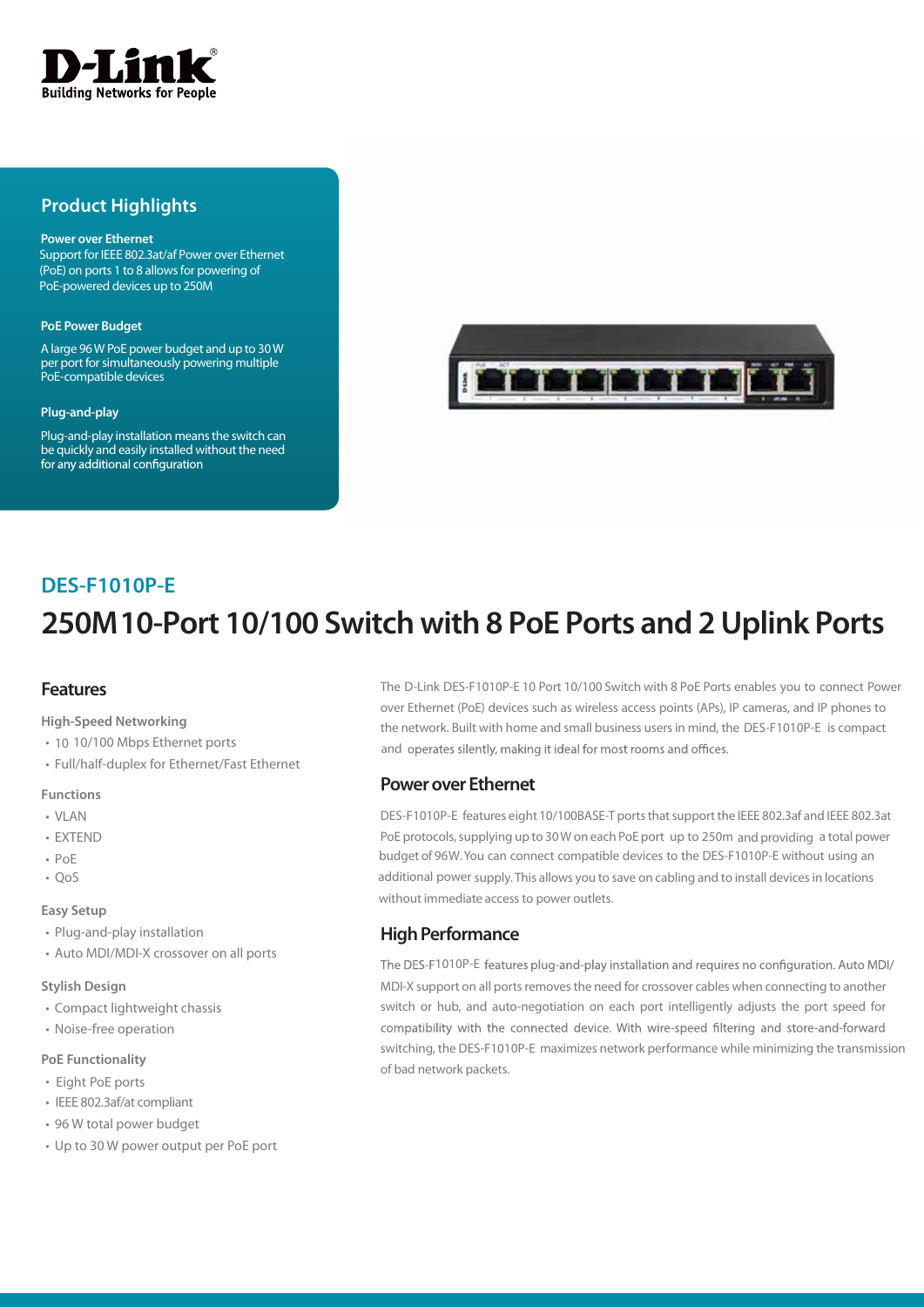

# **DES-F1010P-E 10-Port 10/100 switch with 8 PoE ports**

The DES-F1010P-E, 6KV protected, is equipped with smart features with a switch of button such as

Extend - support up to 250m distance power supply

network storms and improve network performance VLAN - Isolating ports 1-8 from each other can effectively suppress

QoS - Prioritize the identified video data to make video transmission smoother

PoE - Automatic detection power of port, power off and restart

## **Function Compact** and Silent

The compact design of the DES-F1010P-E allows placement in most locations, including those where space is at a premium. The desktop form factor provides everything you need to set up a new network or expand an existing network, while the fanless design ensures silent operation even in noisesensitive areas such as workstations and meeting rooms.



# **Example Configuration**

| <b>Technical Specifications</b> |                                                                                                                                                                                               |  |
|---------------------------------|-----------------------------------------------------------------------------------------------------------------------------------------------------------------------------------------------|--|
| General                         |                                                                                                                                                                                               |  |
| Size                            | • Desktop                                                                                                                                                                                     |  |
| Interfaces                      | • 8 10/100 BASE-T ports<br>• 2 10/100 BASE-T Uplink ports                                                                                                                                     |  |
| Standards                       | • IEEE 802.3x flow control<br>• IEEE 802.3 10BASE-T Ethernet (twisted-pair copper)<br>• IEEE 802.3u 100BASE-TX Fast Ethernet (twisted-pair copper)<br>• ANSI/IEEE 802.3 NWay auto-negotiation |  |
| Media Interface Exchange        | • Auto MDI/MDI-X adjustment on all ports                                                                                                                                                      |  |
| Lighting Protection             | $\cdot$ 6KV                                                                                                                                                                                   |  |
| Performance                     |                                                                                                                                                                                               |  |
| Switching Fabric                | $\cdot$ 2 Gbps                                                                                                                                                                                |  |
| <b>Transmission Method</b>      | • Adopt Store-and-forward                                                                                                                                                                     |  |